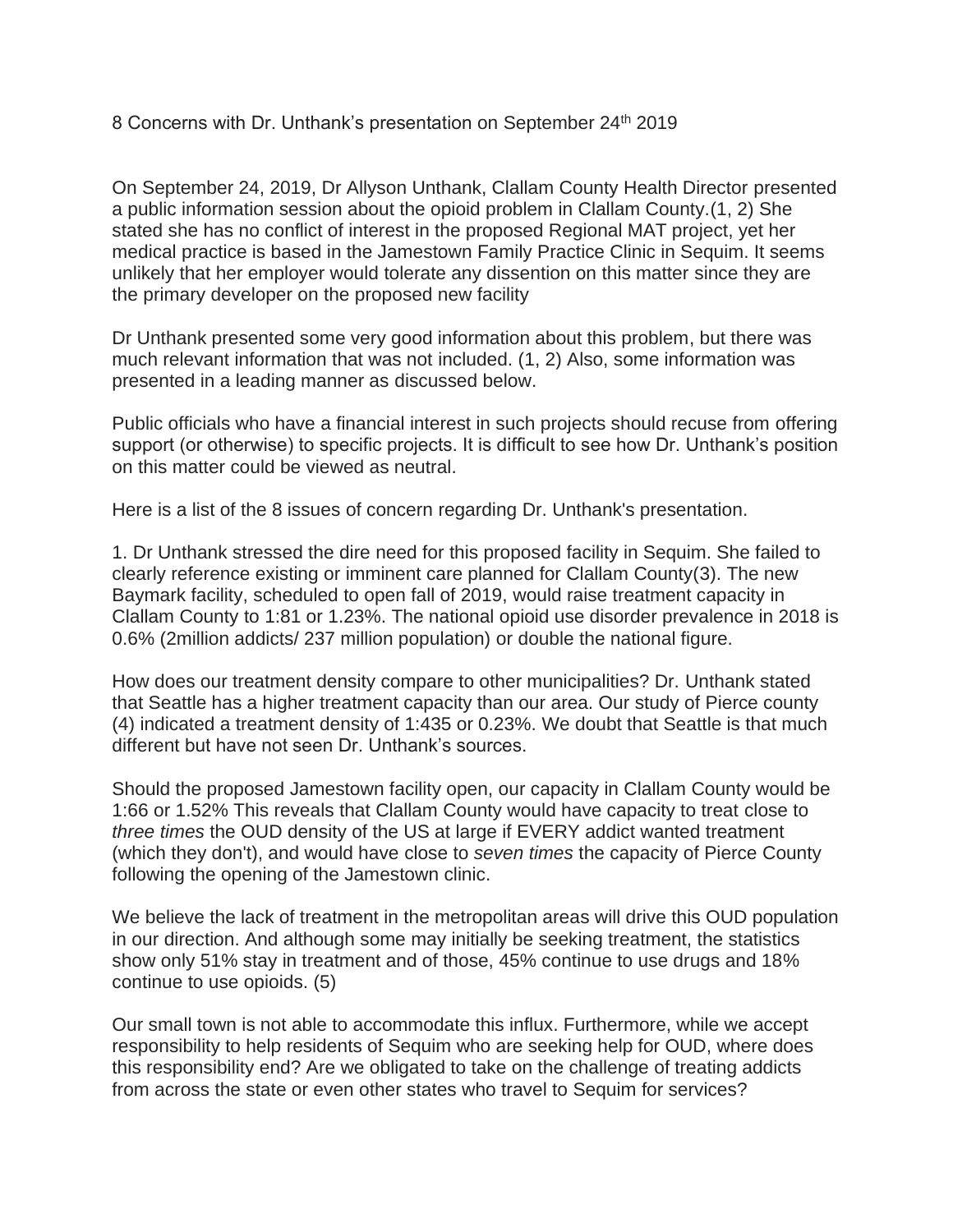2. Dr Unthank stated OUD clients can't get treatment in 1 day. OPHS is only open 3 days per week. Our telephone survey revealed that this was due to lack of treatment applicants and not due to lack of capacity. (3)

3. Dr. Unthank showed a graph of Medicaid patients who had prior diagnoses of OUD and that only 45% of them had access to treatment. (6) She then stated that 70% wanted treatment according to the Syringe Exchange Program questionnaire. (7) The intent was to leave the impression that all of these people who desperately wanted or needed treatment were not being served in our county. This was a disingenuous representation for the following reasons:

- Medicaid OUD patients may not represent the population as a whole, but assuming it does -
- The 45% number reflects the percent who had actually *received* at least one treatment during the treatment year, not the % that wanted treatment. It is hard to say what that total is, Worth more discussion.
- The 70% number she referred to came from a syringe exchange questionnaire, also not exactly a group representative of the population as a whole, OR of OUD patients as a whole. Only represents IV - using addicts participating in the syringe exchange. (see below)
- The number 70% she uses is inaccurate according to 2 surveys I have seen (d) and has grouped together *both* the ones who said they were "very" interested in reducing or stopping use *along with* the ones who were "somewhat" interested.
- In both studies below, these are separated for clarity. I submit that the group who is "somewhat" interested are not really interested at all because getting clean is an all or nothing endeavor, not for the half-hearted. These people should not be lumped together with the very interested group without an explanation. They do not all have the same potential to benefit from treatment.
- A more accurate assessment would reveal the number of "very interested" in reducing use is somewhere between 43% and 55%. This is in the ballpark of the above Medicaid study. So going with the assumption that this represents the population as a whole, then the treatment penetration looks about the same as the Medicaid population

4. Abstinance vs Buprenorphine studies - Clinical trial study from 2003 showed 70% success rate, and 0% for abstinence.(8)

- Current data(5) shows this is actually only 51% with nuances to different surveyed sites, Grays Harbor being highest (60%), Seattle and Olympia being lowest (46%).
- By presenting the rate at 70% first, Dr. Unthank disingenuously orients public impression towards an unreasonably favorable impression rather than stating facts as they are. People will remember this FIRST number as a 70% success, rather than the 46% or 60% numbers buried in the presentation later.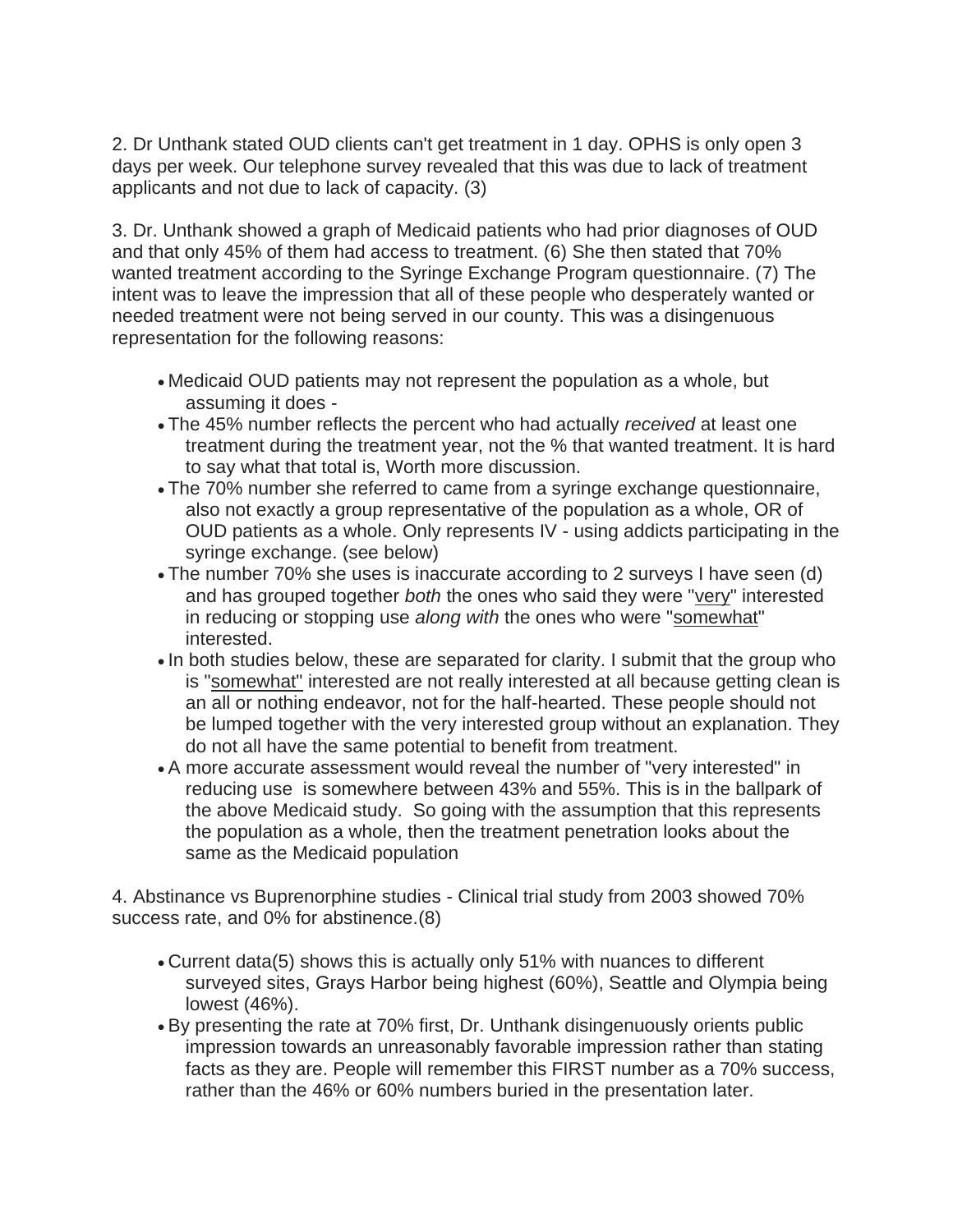- If the proposed Sequim facility has a success rate of 60% of 250 (the highest of the study results), this means 100 people did not remain in the program for 6 months.
- If the success rate was 46% as in the other 2 sites, then 135 people would remain in their addicted state.
- The study further shows that 48% were not stably housed. 13% were criminal justice involved (CJI). This number of CJI in itself (32) would be more than our entire police force of 20 including administrative staff. Neither of these numbers changed significantly over the course of treatment - only by a few percent.
- One problem with all of these studies is defining "success." The clinical trial study outlines the parameters as,

"*successful outcome was defined as completing week 12 with self-reported opioid use on no more than 4 days in a month, absence of 2 consecutive opioid-positive urine test results, no additional substance use disorder treatment (other than self-help), and no more than 1 missing urine sample during the 12 weeks. "* (8)

- Basically this means the participant can use opioids on a weekly basis each month as long as they don't have 2 positive urine tests in a row. We were unable to ascertain how often urine was tested. Also, self-reporting relies on the honesty of the participant.
- The most current report (5) indicates that 45% of participants reported continued drug use at 6 month follow up, with 18% reporting opioid use. Granted these numbers are reduced, but still are problematic. (page 6)

5. Dr Unthank describes the opioid patient as people we know, grandmas and coworkers, moms and dads, people with jobs, even doctors! This is one face of the population. This is not the face of the people living in the camps of Port Angeles (9) or in the camp in Aberdeen (10) or streets of Seattle (11) and Pierce County. (12)

To focus on the population that is NOT troublesome as if it was representative of the whole gives an unreasonable, perhaps even negligent perception that we have nothing to worry about at all. Is this a responsible approach or is she persuading public opinion?

If Dr Unthank is concerned about the health of the county as a whole, why does she ignore the population that IS problematic? This approach suggests we won't experience any of the downsides at all. Our concern is not in helping the moms and doctors. Our concern is avoiding the burden of those who fall out of treatment, CJI, or bring communicable diseases, discarded needles, and trash to the community.

Dr. Unthank did not address the resurgence of medieval diseases like typhoid and bubonic plague, or shared diseases like tetanus, hepatitis and AIDS that are prevalent among this community. (12)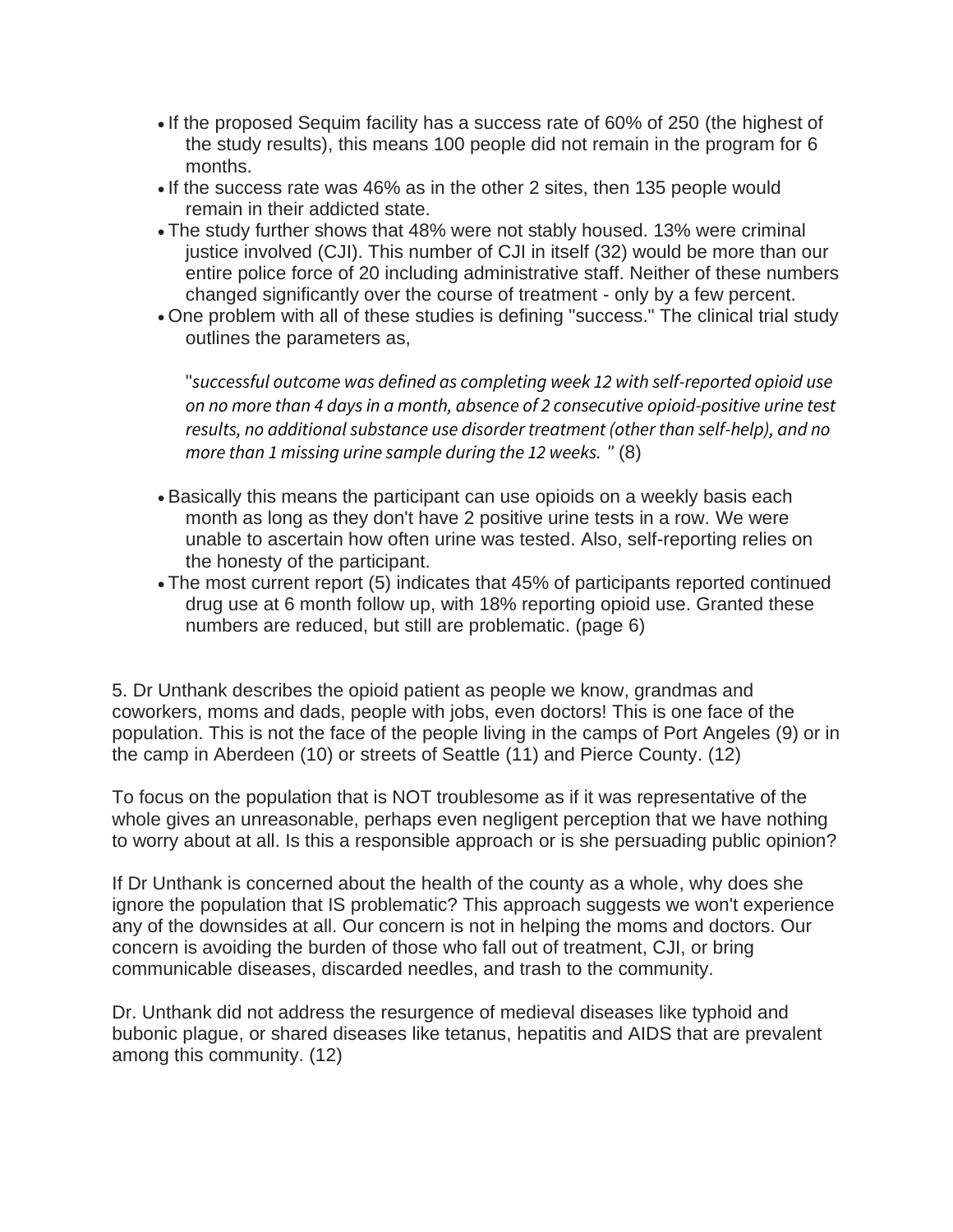6. Dr Unthank stated that the medications used in MAT do not get you high. This is untrue. Methadone will get you high at higher doses (14, 15). Dr. Unthank repeatedly stated, "at therapeutic doses." She is minimizing the potential hazards of this drug, especially in the wrong hands. Drug addicts divert drugs often and are also prone to manipulate providers into increasing doses. Most will do what it takes to get high, including combining Xanax and meth amphetamines with methadone to get a similar effect as heroin. If they don't get you high, why are they diverted? Participants in programs continue to use illicit drugs at 45% rate and opioids at 18% rate.(5)

In addition, Methadone cam produce effects that place patients at risk for vehicular accidents. According to the NIH, among the drugs tested, methadone and Buprenorphine are both listed as a risk.

## *"Fifteen (28.3%) were associated with an increased risk of MVC. These included Buprenorphine, Codeine, Dihydrocodeine, Methadone, …" (16)*

7. Comparison of OUD / SUD as a disease like any other such as Diabetes or Heart Disease is disingenuous and nonsensical. Its only purpose is to guide popular opinion towards a pre-determined conclusion that we have nothing to worry about.

While noncompliance may land heart patients or diabetics in the hospital or produce a litany of comorbidities, patients will not generally engage in robbery to get their doughnuts or break into the neighbor's house and lounge on the couch to avoid exercise. The addict however will engage in criminal behaviors to get money for their drugs. It is these problematic behaviors that concern us and all citizens who acknowledge the connection between drugs and crime. The evidence is ubiquitous that a connection exists between drug use and crime.

8. Methadone treatment is not available in this area. Dr. Unthank states her patients need to be bused OUT of the area to get Methadone. This amounts to less than 5 people. Should a \$10 million regional facility be built to accommodate this small number? Furthermore, the imminent opening of the Baymark facility will address this problem. (17)

Also, we hope US Congress will consider changing the laws and allowing Methadone to be distributed at primary care locations. It would be worth addressing with our congressional representatives. (18)

## Conclusion:

Sequim is an entirely inappropriate location for such a facility. The information provided at this public meeting avoided this issue entirely. If we are to solve the drug crisis then public officials must be committed to honesty. There IS a local impact with unintended consequences, and it is seen nationwide. Placing such a facility in an ill-equipped small town like Sequim is irresponsible. When these concerns are addressed honestly, we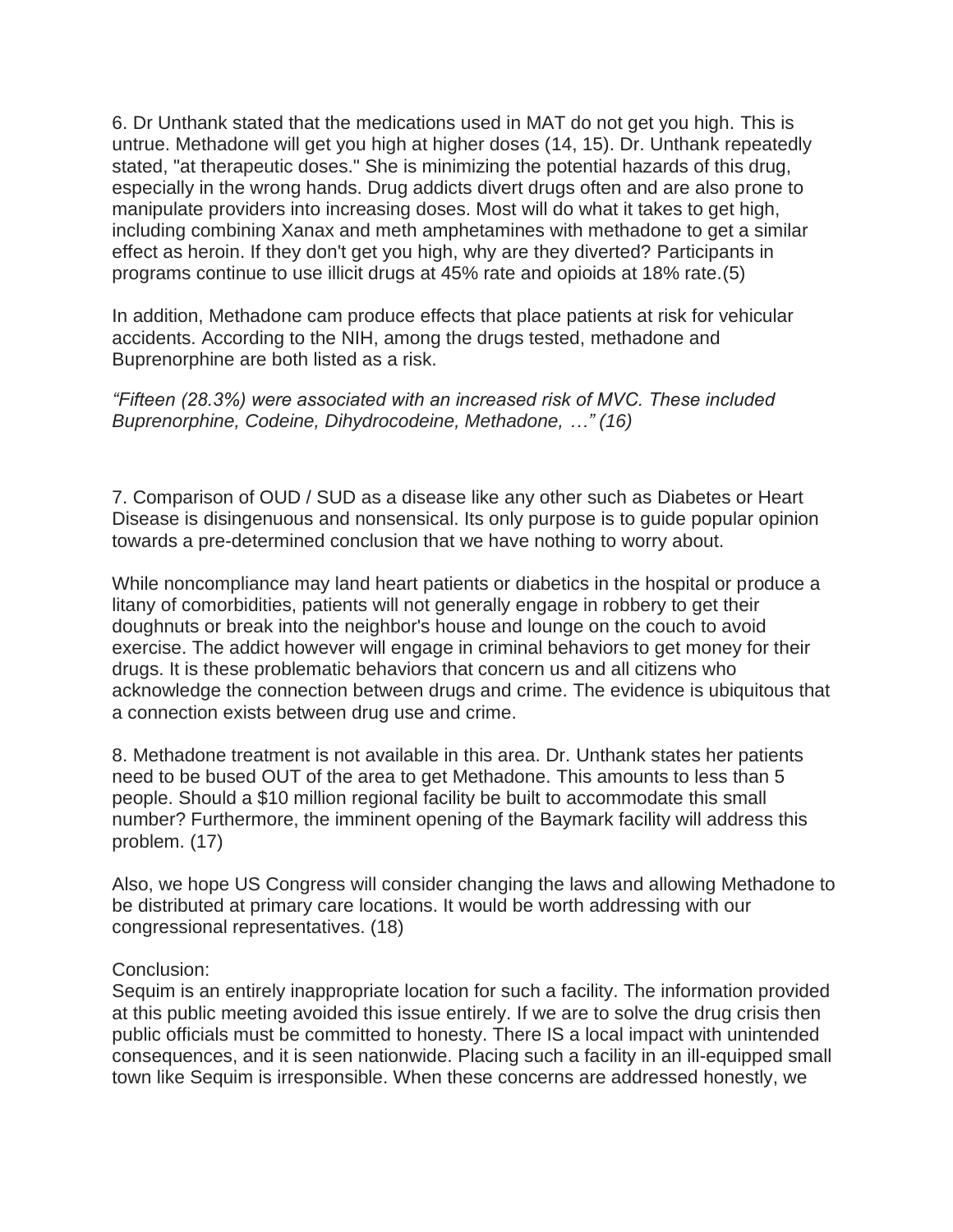can focus on how to do the right thing, instead of plowing forward with public pressure and half-truths designed to support the wrong ideas.

While it is not our organization's responsibility to find solutions for this problem, our members have suggested some possible solutions:

- Put the facility out of town at least 5 miles. The Didgiwalic facility in Anacortes has been cited as a model example to follow by the developers. Yet this facility is sited at a location approximately 5 miles away from the nearest town. While this approach may, for a time, reduce the impact, we also note that the facility has some concerns about homelessness and other related problems. (19) Still, the residents and visitors to Sequim would be spared some of the problems that can be anticipated by moving the proposed location.
- Consider offering treatment in primary care settings, treating SUD just like any other chronic disease. At the 3rd annual Opioid Response Summit a considerable amount of effort and time was focused on removing the stigma of drug addicts to make their healing more likely. Yet the entire system of SUD services involves segregating the addicts into designated treatment centers. This separate but not equal approach accomplishes exactly the opposite. It congregates users together where they remain in association with those just as unhealthy as they are. Let's get methadone available at local clinics (18)and stop this expensive and ineffective practice.

Sequim does not need a large regional drug treatment center. We need increased access to everyday health care rather than a facility that offers these needed services – but will only treat you if you are an opioid addict.

## References:

1.<http://www.nacbhd.org/NewsArticleDetails.aspx?mode=article&id=107669>

- 2.<http://www.sequimgazette.com/news/clallam-health-officer-talks-addiction-mat/>
- 3. [www.saveoursequim.org/resources](http://www.saveoursequim.org/resources) FAQs on treatment capacity

4. [https://www.samhsa.gov/medication-assisted-treatment/practitioner-program](https://www.samhsa.gov/medication-assisted-treatment/practitioner-program-data/treatment-practitioner-locator?field_bup_physician_us_state_value=WA)[data/treatment-practitioner-locator?field\\_bup\\_physician\\_us\\_state\\_value=WA](https://www.samhsa.gov/medication-assisted-treatment/practitioner-program-data/treatment-practitioner-locator?field_bup_physician_us_state_value=WA)

5. <https://www.dshs.wa.gov/sites/default/files/SESA/rda/documents/research-4-102.pdf>

6. Healthier Washington, Opioid Use Disorder Treatment for Medicaid Population Dashboard, 9/11/2019 (link below shows penetration for OUD Treatment) [https://fortress.wa.gov/t/51/views/HealthierWashingtonDashboard/Trends?%3AisGuest](https://fortress.wa.gov/t/51/views/HealthierWashingtonDashboard/Trends?%3AisGuestRedirectFromVizportal=y&%3Aembed=y) [RedirectFromVizportal=y&%3Aembed=y](https://fortress.wa.gov/t/51/views/HealthierWashingtonDashboard/Trends?%3AisGuestRedirectFromVizportal=y&%3Aembed=y)

7. Links below show the two most recent publications of syringe exchange data: <https://adai.uw.edu/pubs/infobriefs/2015DrugInjectorHealthSurvey.pdf> Pg 5 <https://adai.uw.edu/pubs/pdf/2017syringeexchangehealthsurvey.pdf> Pg 10

8.<https://clinicaltrials.gov/ct2/show/results/NCT00316277?view=results>

9. [https://www.peninsuladailynews.com/news/officers-clear-homeless-from-state](https://www.peninsuladailynews.com/news/officers-clear-homeless-from-state-propery-near-port-angeles/)[propery-near-port-angeles/](https://www.peninsuladailynews.com/news/officers-clear-homeless-from-state-propery-near-port-angeles/)